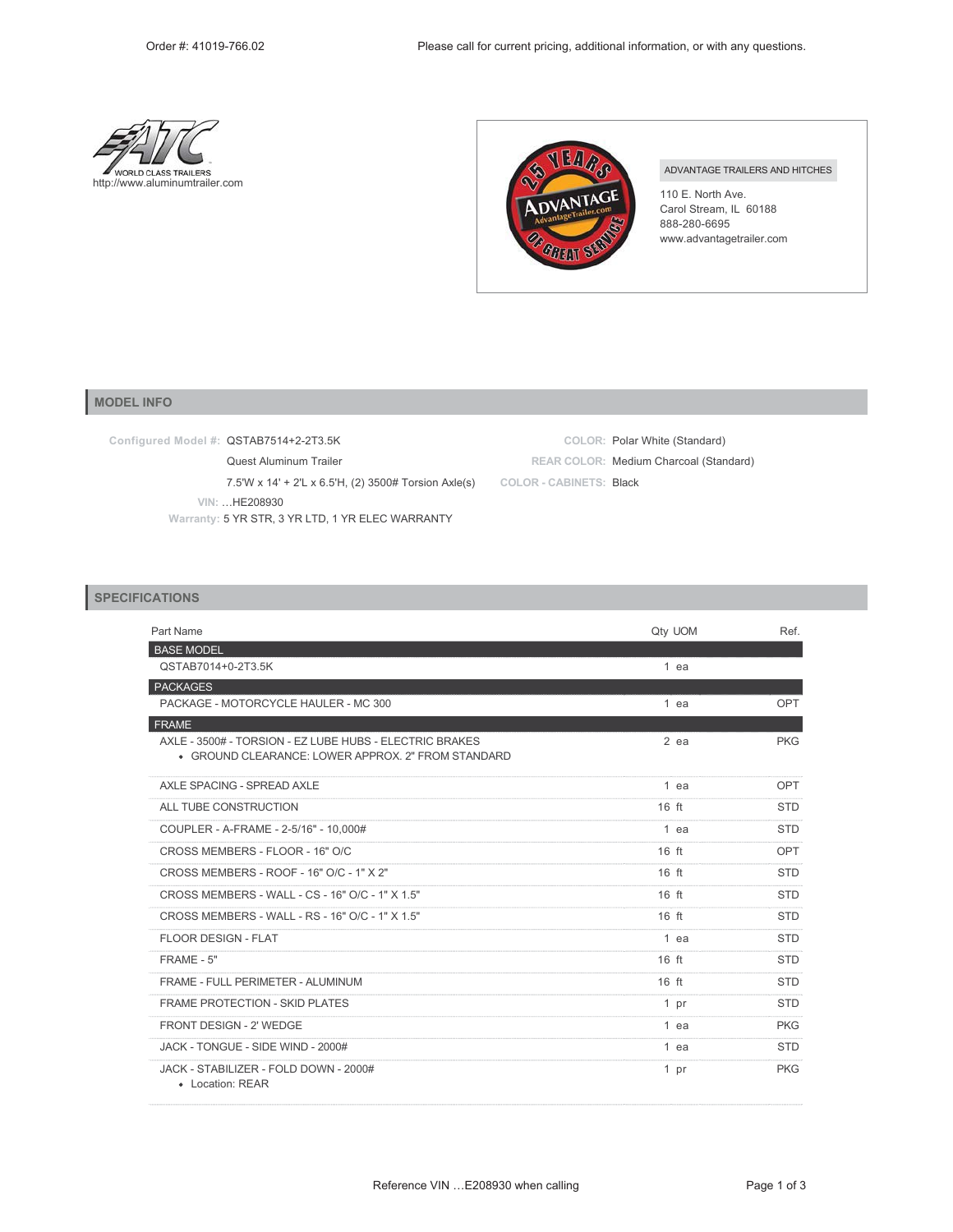| TIRE/WHEEL - ST205/75R15/LRD - RADIAL ON ALUMINUM - W/STAINLESS STEEL LUGNUTS                                                               |         | 4 ea   | <b>PKG</b> |
|---------------------------------------------------------------------------------------------------------------------------------------------|---------|--------|------------|
| SPARE TIRE/WHEEL - ST205/75R15/LRD - RADIAL ON ALUMINUM                                                                                     |         | $2$ ea | <b>OPT</b> |
| SPARE TIRE COVER - BLACK VINYL                                                                                                              |         | $2$ ea | <b>OPT</b> |
| SPARE TIRE MOUNT - INTERIOR WALL - 5 LUG                                                                                                    |         | $2$ ea | <b>OPT</b> |
| <b>TONGUE - STANDARD</b>                                                                                                                    |         | 1 ea   | <b>STD</b> |
| TRUCK PLUG - 7 WAY - BUMPER PULL                                                                                                            |         | 1 ea   | <b>STD</b> |
| <b>EXTERIOR</b><br>EXTERIOR ALUMINUM - STANDARD COLOR<br>• Color: Polar White (Standard)<br>• Color Rear: Medium Charcoal (Standard)        | $16$ ft |        | <b>STD</b> |
| EXTERIOR ALUMINUM - TWO-TONE W/4" POLISHED STAINLESS STEEL DIAGONAL                                                                         |         | 1 ea   | <b>OPT</b> |
| <b>EXTERIOR FASTENER - SCREWLESS</b>                                                                                                        | $16$ ft |        | <b>STD</b> |
| <b>EXTERIOR ALUMINUM THICKNESS - .030</b>                                                                                                   | $16$ ft |        | <b>STD</b> |
| <b>FENDERETTES - AL</b>                                                                                                                     |         | 4 ea   | <b>STD</b> |
| <b>GRAPHICS - MERCURY FLAME</b>                                                                                                             |         | 1 set  | <b>PKG</b> |
| <b>GRAVEL GUARD - ATP - 24" - WITH J RAIL</b>                                                                                               |         | 1 ea   | <b>STD</b> |
| ROOF - ONE PIECE - ALUMINUM                                                                                                                 | $16$ ft |        | <b>STD</b> |
| TRIM - WEDGE NOSE - COLOR MATCHED                                                                                                           |         | 1 ea   | <b>PKG</b> |
| TRIM - SPOILER - REAR - COLOR MATCHED W/3 LED LIGHTS                                                                                        |         | 1 ea   | <b>OPT</b> |
| TRIM - VERTICALS - REAR - COLOR MATCHED                                                                                                     |         | 1 ea   | <b>OPT</b> |
| TRIM - RUB RAIL - UPPER - ALUMINUM - 4"                                                                                                     | $16$ ft |        | <b>PKG</b> |
| TRIM - RUB RAIL - LOWER - ALUMINUM - 7"                                                                                                     | $16$ ft |        | <b>PKG</b> |
| VENT SYSTEM - TWO WAY - SALEM                                                                                                               |         | 1 pr   | <b>PKG</b> |
| <b>DOORS</b>                                                                                                                                |         |        |            |
| DOOR - REAR RAMP - PREMIUM - CONTINUOUS ALUMINUM HINGE - 2400# RATED                                                                        |         | 1 ea   | <b>PKG</b> |
| RAMP DOOR EXTERIOR - REAR - COLOR MATCHED                                                                                                   |         | 1 ea   | <b>PKG</b> |
| RAMP EXTENSION - ALUMINUM - 84"W X 48"L<br>• INCLUDES: UPGRADED SPRING ASSIST                                                               |         | 1 ea   | <b>OPT</b> |
| RAMP DOOR FLOORING - REAR - TPO - BLACK COIN                                                                                                |         | 1 ea   | <b>PKG</b> |
| DOOR LATCH - PADDLE - STAINLESS STEEL                                                                                                       |         | 1 pr   | <b>PKG</b> |
| DOOR HARDWARE - BUMPER - RUBBER - 3" - SET OF 3                                                                                             |         | 1 set  | <b>PKG</b> |
| DOOR HARDWARE - RAMP HINGE COVER - ATP                                                                                                      |         | 1 ea   | <b>OPT</b> |
| DOOR - ENTRANCE - 405 SERIES - 32" X 72" - FMVSS LOCK<br>• RIGHT HINGE                                                                      |         | 1 ea   | <b>PKG</b> |
| <b>INTERIOR</b>                                                                                                                             |         |        |            |
| <b>INTERIOR HEIGHT - 6.5'</b>                                                                                                               | $16$ ft |        | <b>OPT</b> |
| CABINET - ALUMINUM - LOWER - STRAIGHT - 36"W<br>• Cabinet Color: Black                                                                      |         | 1 ea   | <b>OPT</b> |
| COUNTERTOP - ALUMINUM - FOR BASE CABINET<br>• USED FOR: 36" STRAIGHT CABINET                                                                |         | 3 ft   | <b>OPT</b> |
| CABINET - ALUMINUM - WARDROBE CLOSET - WEDGE - W/ SHELF & CLOTHES ROD<br>• Cabinet Color: Black                                             |         | 1 ea   | <b>PKG</b> |
| CABINET - ALUMINUM - UPPER - STRAIGHT - WEDGE - FULL WIDTH X 26"D<br>• Cabinet Color: Black<br>• LOCATION: FRONT WALL                       |         | 1 ea   | <b>OPT</b> |
| <b>INTERIOR CEILING - SCREWLESS ALUMINUM</b><br>• Cove Color: SilverFrost<br>• Ceiling Color: Black (Standard)<br>• Spring Box Color: Black | $16$ ft |        | <b>PKG</b> |
| <b>INTERIOR WALLS - SCREWLESS ALUMINUM</b>                                                                                                  | $16$ ft |        | <b>PKG</b> |